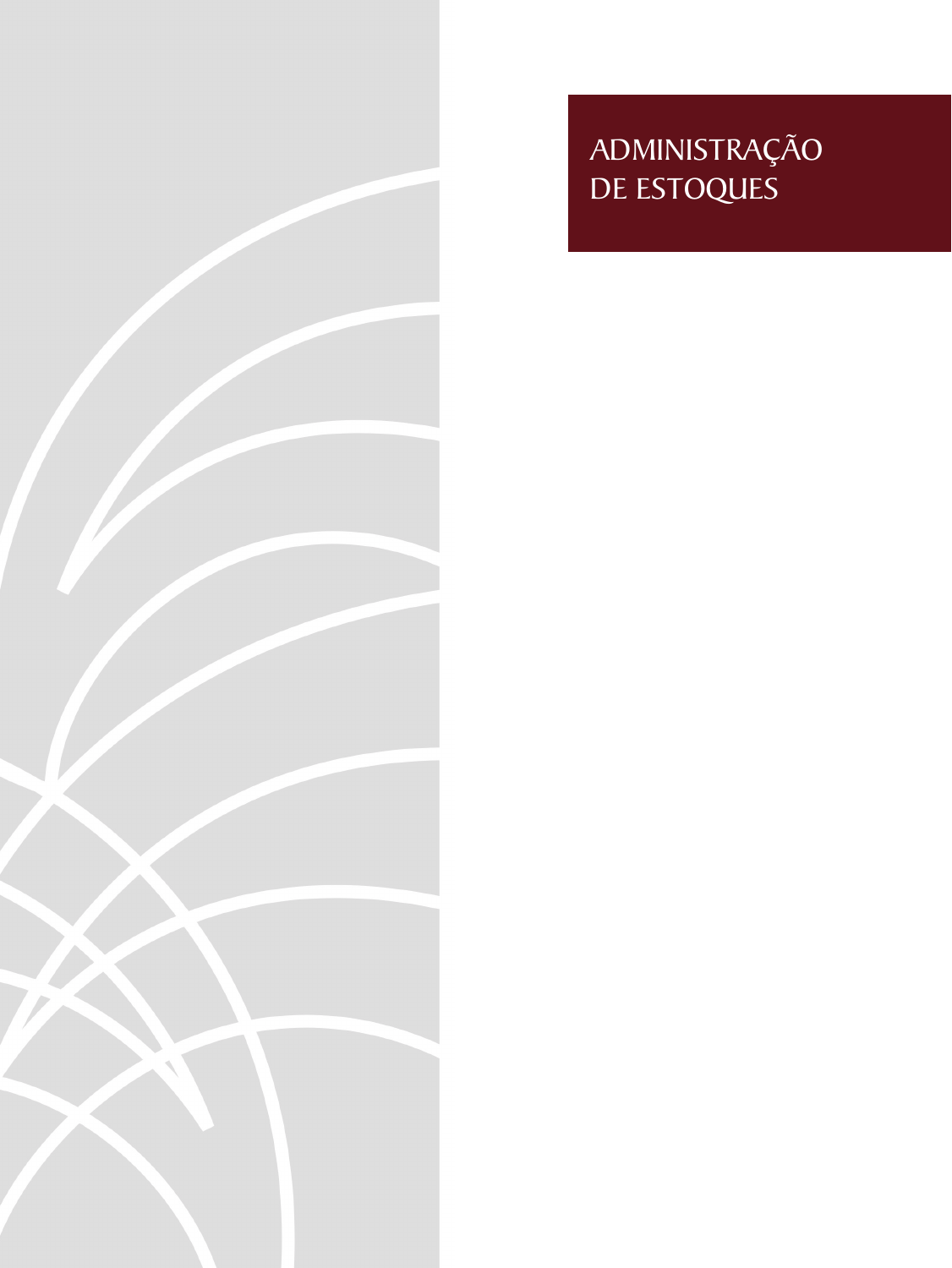Willian Roach

## HIGH ECCENTRICITY EOQ TOTAL COST FUNCTION YIELDS JIT RESULTs

## Alta excentricidade na função custo total da quantidade do lote econômico leva a resultados do tipo Just in Time.



Willian Roach Washburn University

Professor da Washburn University in Topeka, Kansas. USA. PhD pela University of Michigan. Endereço profissional 1700 SW College Ave. Topeka, KS 66621 – USA Fone : +1 (785) 670 – 1748 Fax: +1 (785) 670 - 1063 Homepage: www.washburn.edu/sobu Email: william.roach@gmail.com

#### **Data de submissão:** 20 maio 2009 . **Data de aprovação:**

15 abr. 2010 . **Sistema de avaliação:** Double blind review

- . Universidade FUMEC / FACE . Prof. Dr. Cid Gonçalves Filho
- . Prof. Dr. Luiz Cláudio Vieira de Oliveira . Prof. Dr. Mário Teixeira Reis Neto

## RESUMO

No estoque de bens perecíveis, o custo de armazenamento H é muito maior do que o previsto na fórmula clássica do lote econômico do pedido (EOQ). Para bens perecíveis, a função custo total no EOQ é um pico e não uma reta horizontal. Esta forma pontiaguda leva o modelo EOQ a produzir entregas just in time (JIT) - resultados semelhantes. O efeito pontiagudo (excentricidade) da curva de custo total do lote econômico EOQ depende apenas do custo de armazenamento (H) e não da demanda anual (D) ou do custo do pedido (S). D e S determinam o nível (altura) da curva de custo total do estoque (TC), mas não a forma.

## PALAVRAS-CHAVE

 *Excentricidade. Quantidade do lote econômico. Estoque de bens perecíveis.*

## *ABSTRACT*

*For perishable inventory, the holding cost H is much larger than anticipated by the classical economic order quantity (EOQ) formula, orders of magnitude larger. For perishable inventory, the EOQ total cost function is pointed rather than flat. This pointed-ness logically*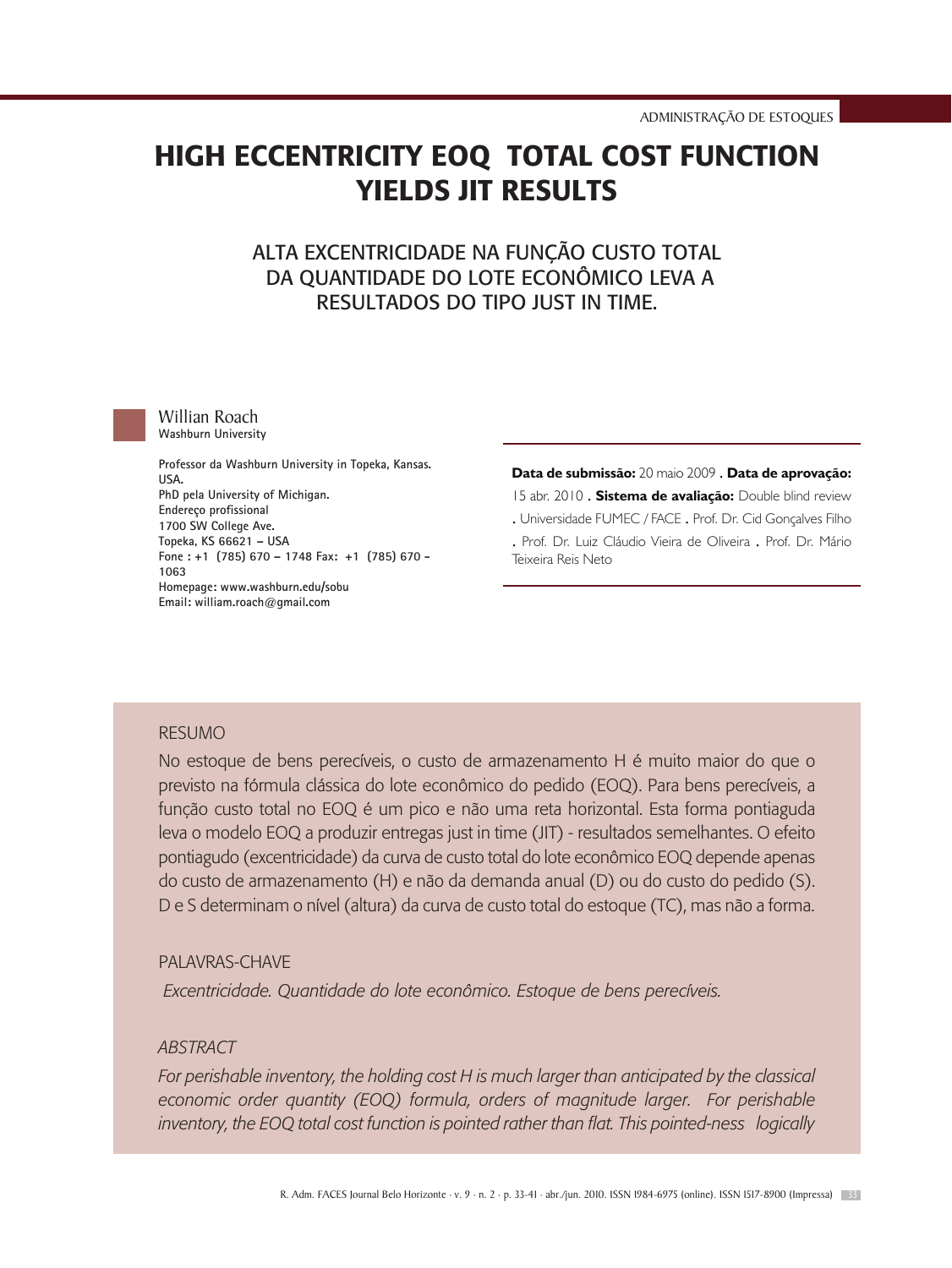*causes the EOQ model to yield just in time (JIT) - like results. The pointed-ness (eccentricity) of the EOQ total cost curve depends solely on holding cost H and not annual demand D or batch cost S. D and S determine the level of the TC curve but not the shape.* 

### *KEYWORDS*

*Eccentricity. Economic Order Quantity (EOQ). Perishable inventory.*

## **INTRODUCTION**

Rafaat's (1991) classic survey of the literature on perishable inventory EOQ models concludes with the observation:

Future models could be developed by incorporating the effect of constant decay into the variety of existing inventory models. More complicated deterioration functions do not seem to be useful or practical; except in the paper by Tadikamalla" they do not seem to have provided any additional insights. Generally, almost all of the reviewed papers provide complicated equations for determining the optimal values for order quantity, Q, inventory cycle time, T, and replenishment policy. Except for the basic model, no simple decision rules are given. Simpler heuristics or approximations are needed in this regard…

This paper responds to Rafaat's suggestions by deriving some perishable inventory results in terms of the simplest version of the EOQ model (Harris, 1913).

The results demonstrated in this paper include:

The usual formula for demonstrating the flatness of the EOQ total cost curve does not measure flatness in a useful manner.

The pointed-ness (opposite of flatness) of the EOQ total cost curve is dependent on only one EOQ parameter, H, the holding cost. Annual demand D and S order cost determine the level of the TC curve but not the shape of the TC curve.

The holding cost H can be much larger than the cost of the item C. This occurs for perishable items like prepared food and produce, high technology products like anti-virus software or some PC components, etc. In the context of a very large H

The eccentricity e of the EOQ total cost curve is an appropriate measure of the pointedness (eccentricity) of the curve, and good approximations of e are available

For perishable inventory, the traditional EOQ formula will yield JIT-like results.

## Literature Review

Zipkin (2000) contains a good summary of the development of the theory of inventory management. The literature on perishable inventory or inventory subject to rapid obsolescence is not large (KATZENBERG, 2007; RAAFAT, 1991). Nahamias (1982) gives an early summary of the literature. Goyal and Giri (2001) update this survey. A significant fraction of that literature deals with the management of blood banks; Hajeima (2008) contains a fairly current summary of this literature. Ferguson (2007) reviews the literature in a more general context and demonstrates that significant improvements in profitability (40%) result from more appropriate modeling of the costs associated with perishable inventory. This literature includes more sophisticated modeling of the holding cost for perishable inventory and decision theoretic dynamic pricing of that inventory. If consumers supply the dynamic of this kind of inventory, it follows a LIFO discipline. If the supplier can control the dynamic of this kind of inventory, it follows a FIFO discipline. Both the LIFO and FIFO disciplines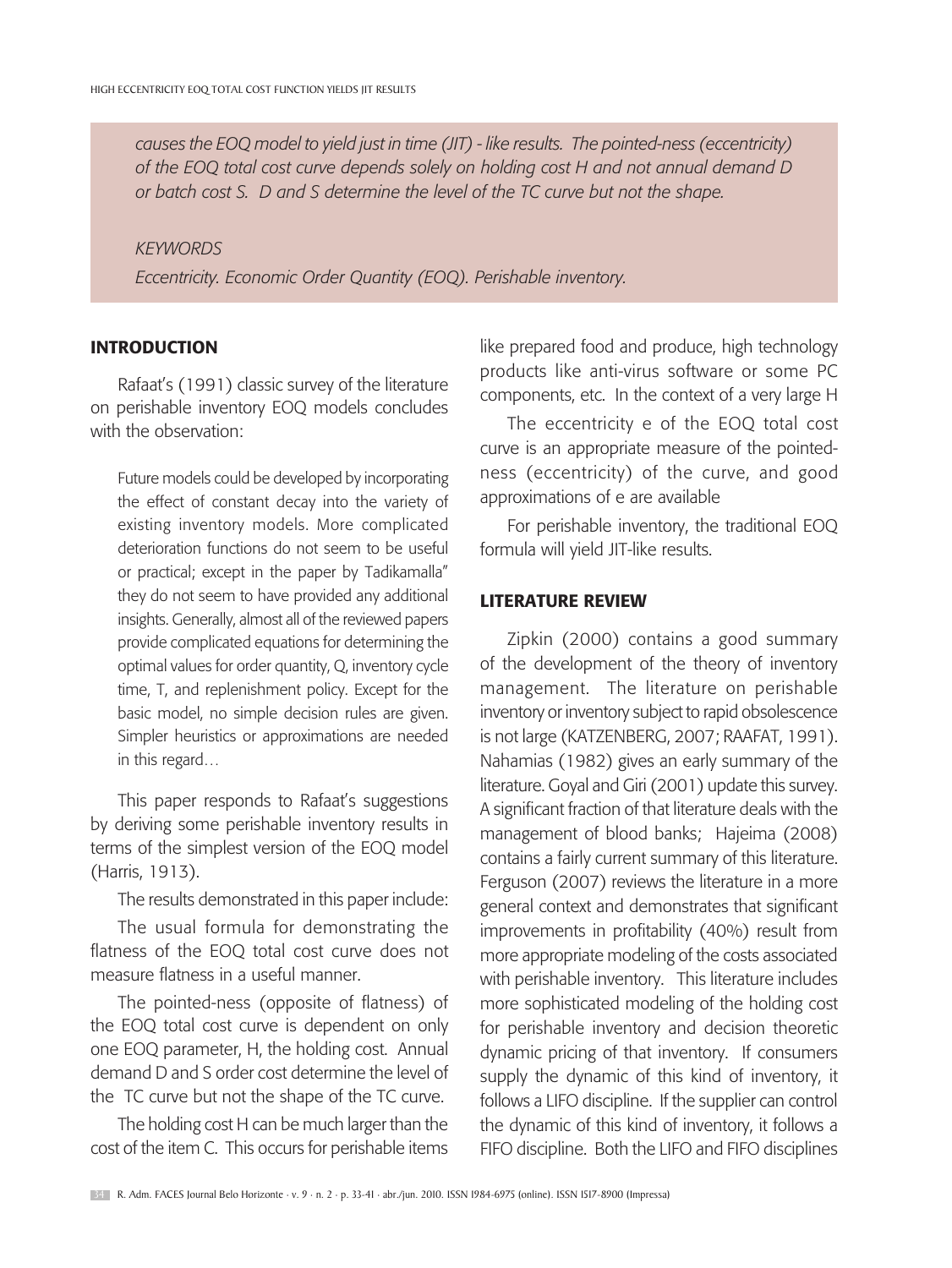require suppliers to account for inventory in age layers, a more sophisticated requirement than contemplated by much inventory theory. For the purpose of pricing, it is important to understand the origin of the demand for fresh product and the nature of the "deterioration" process.

Supply Chains for perishable inventory tend to be relatively flat – a minimal number of echelons. Local supply chains are electronically integrated with neighboring supply chains so that shortages can be accommodated. Batch sizes are close to current usage, and there is significant pressure to keep lead times very short.

## Contemporary EOQ Modeling

The contemporary literature assumes that holding cost H is much higher than the level assumed by the initial proponents of the EOQ model, that is Harris (1913) , Camp (1922), and Wilson (1934). Wilson's calculations, for example,

assumed that  $h = 0.07$ , many contemporary authors think the EOQ formula is not relevant to modern inventory management. However, the EOQ model maintains its place in the OM curriculum because its pedagogical value. The EOQ model provides a clear illustration of the concept of cost tradeoff. The textbooks are quick to note that this particular cost tradeoff is of little practical value because the EOQ total cost function TC is flat in the neighborhood of the optimal order quantity Q\*. Fogarty (1991) gives the classical illustration of the flatness of the EOQ total cost function.

$$
(1) \quad TC' = \frac{1}{2}(\frac{Q'}{Q^*} + \frac{Q^*}{Q'})^*TC^*
$$

Equation (1) can be used to illustrate that the absolute value of the percentage change in Q is frequently significantly larger than the percentage change in TC.

$$
(2)\left|\frac{Q'}{Q^*} - 1\right| >> \left|\frac{1}{2}(\frac{Q'}{Q^*} + \frac{Q^*}{Q'}) - 1\right|
$$

| $Q'/Q^*$ | Percent Change in $Q =$<br>$(Q'/Q^*)-1$ | Percent Change in $TC =$<br>$(1/2)$ <sup>*</sup> $((Q'/Q^*)+( (Q^*/Q'))-1)$ |
|----------|-----------------------------------------|-----------------------------------------------------------------------------|
| 0.1      | $-90%$                                  | 405%                                                                        |
| 0.2      | $-80%$                                  | 160%                                                                        |
| 0.3      | $-70%$                                  | 82%                                                                         |
| 0.4      | $-60%$                                  | 45%                                                                         |
| 0.5      | $-50%$                                  | 25%                                                                         |
| 0.6      | $-40%$                                  | 13%                                                                         |
| 0.7      | $-30%$                                  | 6%                                                                          |
| 0.8      | $-20%$                                  | 2%                                                                          |
| 0.9      | $-10%$                                  | $1\%$                                                                       |

TABLE 1

There are several anomalies in this analysis:

equation (1) is dependent only on the form of the cost function; it is not dependent on any of the parameters of the total cost function: holding cost H, order cost S, and annual demand D.; according to this analysis all EOQ TC functions are equally flat near the optimal lot size  $Q^*$ ;

• under JIT batch sizes can be 1/10 or 1/100 of the usual batch size; this is a much larger change than is usually illustrated with equation (2);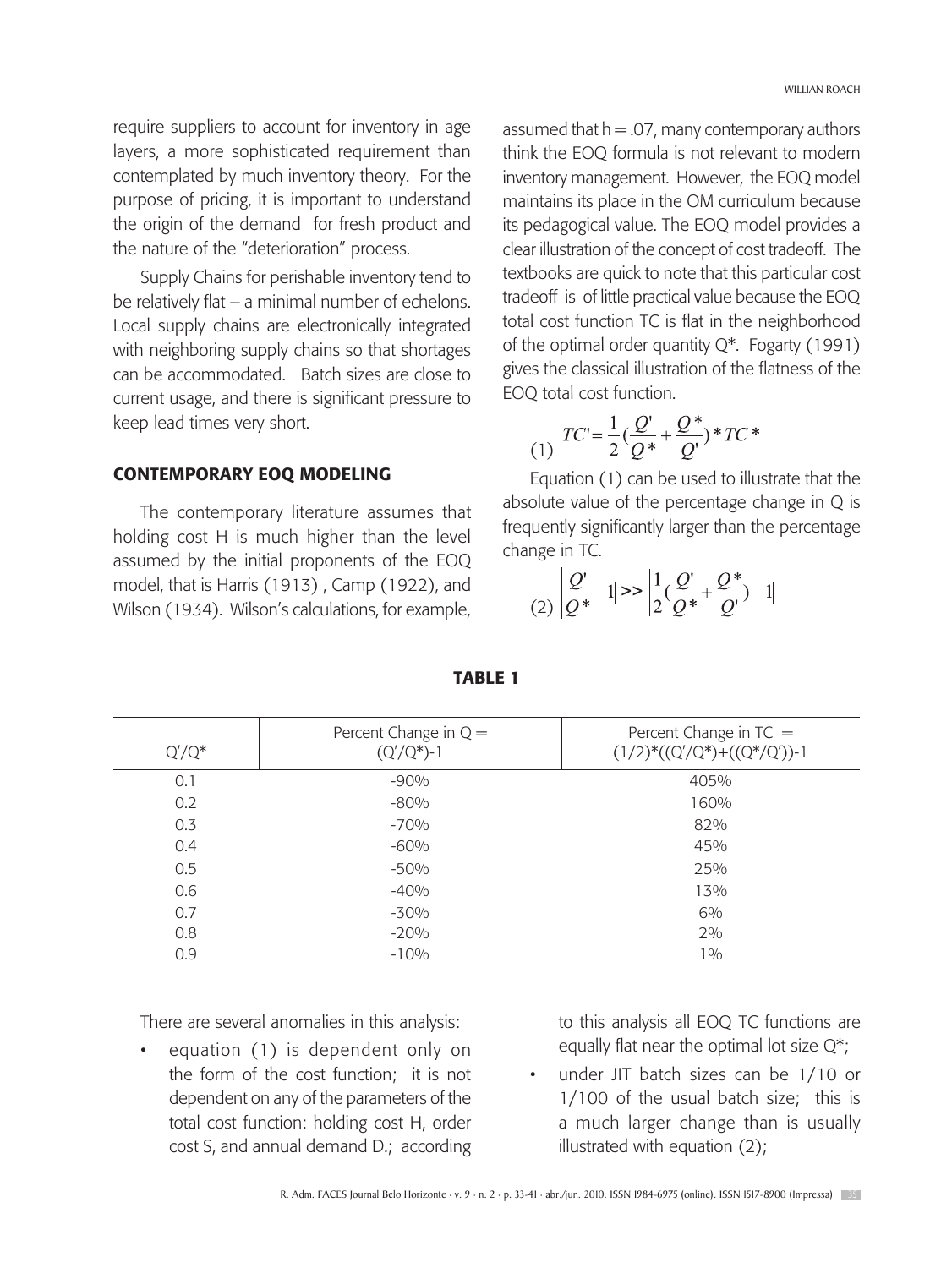• perusal of the graph of the EOQ total cost function suggests that the cost function becomes more pointed as holding cost H increases (See below).



 FIGURE 1 - **Pointed-ness rather than Flatness**

The normal formulation of the EOQ total cost function is:

 $TC = D*C + \frac{S*D}{O} + \frac{Q*h*C}{2}$ (3) where:

 $TC = Total Cost of the Inventory System in$ dollars per unit time (year)

 $Q =$  Order Quantity (pieces per order)

 $C =$  Cost per unit in dollars

 $h =$  Inventory holding cost in dollars per dollar per unit time (year)

 $H =$  Annual holding costs in dollars per item per year,  $H = h^*C$ 

 $S =$  Order cost in dollars per order or batch

 $D =$  Demand rate pieces per unit time (year)

A simpler version of the EOQ model assumes no volume discounts so the C\*D term is ignored and the model is

(4) 
$$
TC = \frac{S*D}{Q} + \frac{Q*H}{2}
$$

or

$$
(5) \qquad TC = \frac{S*D}{Q} + \frac{Q*H}{2}
$$

Since the analysis above raised questions about the traditional measure of the flatness of the TC curve, a measure of the pointed-ness of the TC curve, that is , the opposite of flatness, is derived in Appendix A. The TC function is reduced to that of a hyperbola in standard form by rotating the coordinate system. While the major properties of the hyperbola ( vertex, eccentricity, axes) are invariant under rotation, the minimum is not. Eccentricity is a measure of the pointedness (eccentricity) of a hyperbola. The minimum value is  $e = 1$ , for rectangular hyperbolas. The TC function would be a rectangular if there were no holding cost H. More pointed hyperbolas have higher eccentricities. Appendix A gives two approximate formulas for eccentricity, one for very large H (perishable inventory, for example) and another for very small H:

(6) for very large H,  $e = H$  for example when  $H \geq 5$ for very small H,  $1 - \frac{H}{2}$  $rac{1+H/2}{2}$  $1 + \frac{1}{1 - H}$ *H*  $e = \sqrt{1 + \frac{1}{1 - \dots}}$  $=\sqrt{1+\frac{1+H}{2}}$  H  $\leq$  1

While the large H version of equation (5) does not seem especially profound; it says just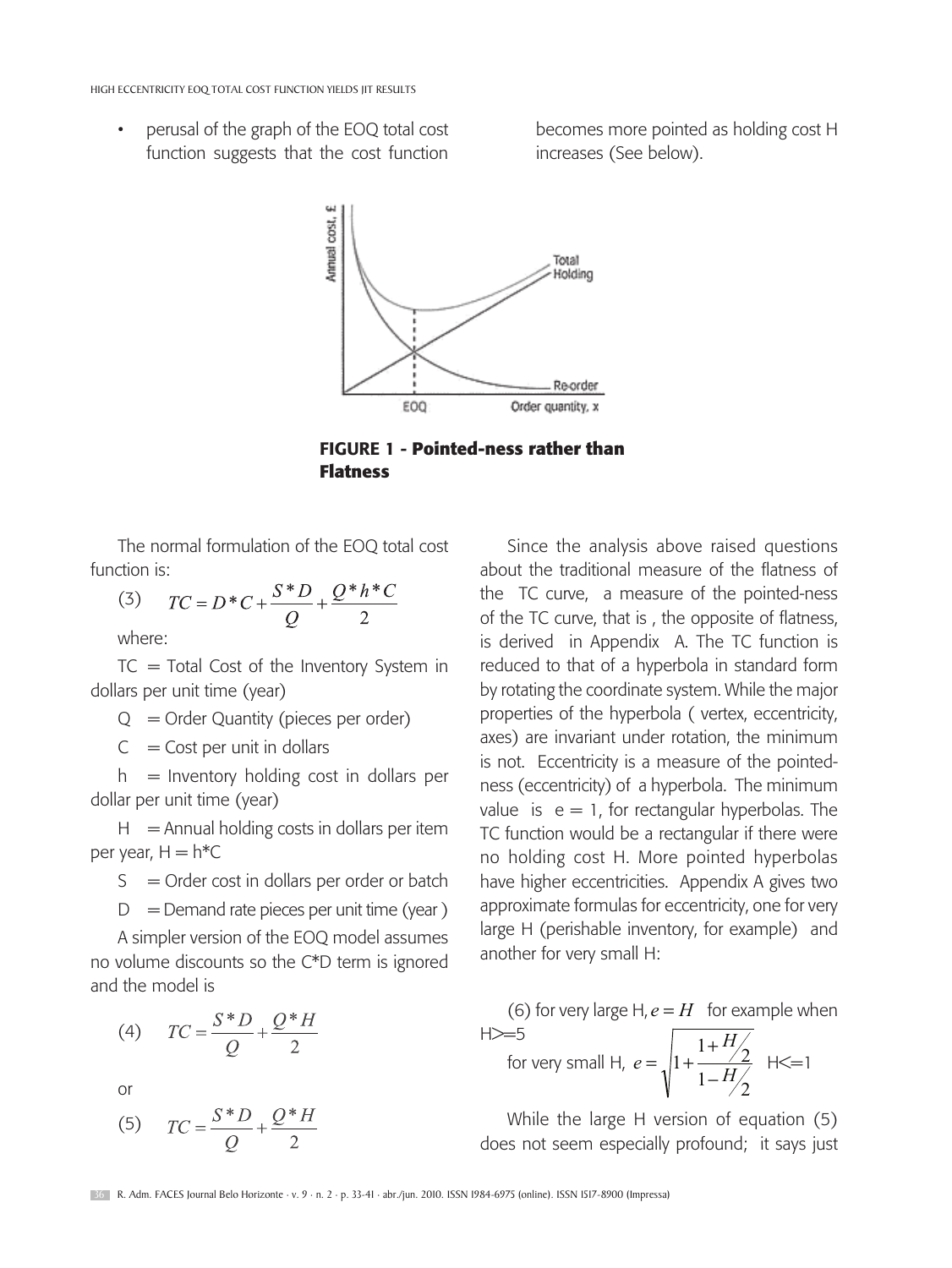what one can observe from Figure 1, that is, the higher the holding cost, the more pointed the total cost function TC. Remember, however, that the conventional wisdom (Equations (1) and (2)) is that the TC curve is flat and that flatness does not depend on any of the TC parameters.

The implications of e, the eccentricity measure, are more significant if one looks at perishable inventory. Holding cost  $H = h^*C$  where C is the cost of the item and h is the holding cost as a percent of the cost of the item. Operations management texts used to suggest that companies commonly used values of h between 25% and 55%. These values of h were based on costs derived from conventional cost accounting practices applied in a variety of settings. In this context, h includes:

- the cost of capital
- the cost of handling items in the inventory
- rent, insurance, and taxes

Those companies practicing Just-In-Time, JIT, would sometimes double the conventional h to get a smaller batch size. Contemporary supply chain management texts (CHOPRA, 2006) suggest much higher values of h (200% and greater) because of perishability, style obsolescence or technological obsolescence, and / or opportunity cost.

### TABLE 2

| Valueless in | Value of h |  |  |
|--------------|------------|--|--|
| day          | 36,500%    |  |  |
| month        | 1,200%     |  |  |
| 6 months     | 200%       |  |  |

A change of model does not indicate the previous model has declined in value to zero, but

50 % to 60 % of its original value seems like an appropriate assumption.

TABLE 3

| Industry            | Model Changes Per Year |  |  |
|---------------------|------------------------|--|--|
| Aircraft            |                        |  |  |
| Computers           | 4                      |  |  |
| Tax software        | 12                     |  |  |
| Anti-viral software | 600-750                |  |  |

These examples are not extreme, Takeda (2002) considers the implications of the perishability of food sold as "fresh food" in Japan.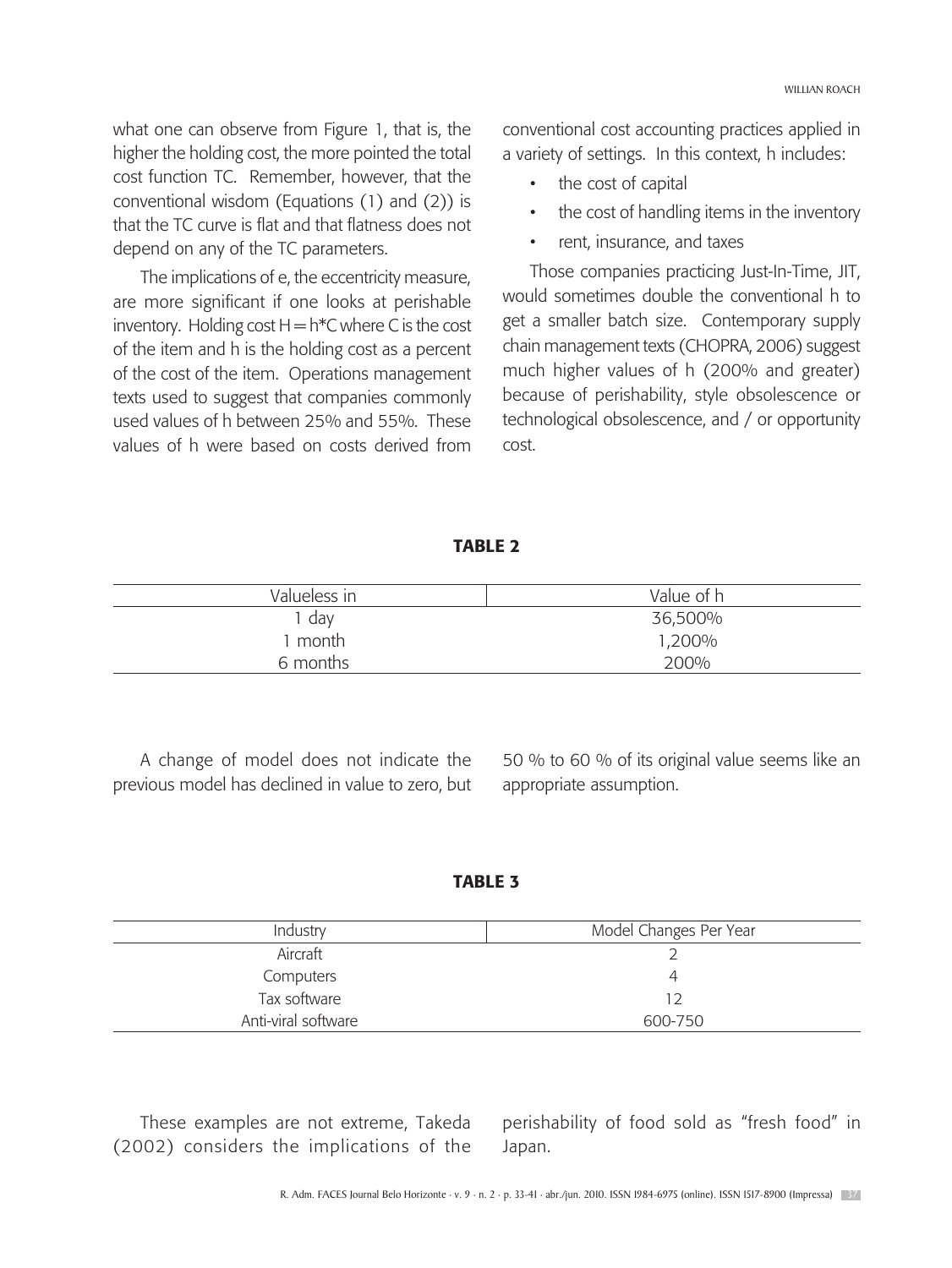| Time Period   | Example                                            |  |
|---------------|----------------------------------------------------|--|
| 0 to 2 hours  | Sushimi, precut vegetables and fruits              |  |
| 0 to 6 hours  | Deep fried food, deli baked food                   |  |
| 0 to 12 hours | Morning harvested vegetables, fish                 |  |
| 0 to 24 hours | Fresh produce, cut flowers, freshly processed food |  |
|               |                                                    |  |

## TABLE 4

With the high values of h found in these settings, conventional EOQ analysis yields

results similar to JIT practice. Consider the following:

A quick shop sells cooked hotdogs along with gasoline, tobacco products, snack foods, etc. It sells 96 cooked hot dogs per day, 365 days per year. The hotdogs are pre-cooked, but they are placed on a rotisserie grill to heat them up. After 4 hours on the rotisserie grill, the hotdogs are no longer considered "fresh" and must be thrown away. Hotdogs come 8 to a package and can be opened a half package at a time. The price of a cooked hotdog is \$1.00. A pound package contains 8 hotdogs or two half packages of 4. The holding cost h is  $365*6 = 219,000$  percent. If we adjust h for the conventionally accounting measured holding cost, h is 219, 055 percent. The conventional cost affects only the fifth significant figure; thus it is virtually irrelevant. The EOQ is 4.0 half packs or two pounds of hot dogs. If the quick shop wants to go to batch size of one pound, the set up cost must be \$.00022, virtually zero. Alternatively, if the standard of freshness allows only two hours on the grill, the EOQ goes to 3 half packs or a pound and a half.

The results of conventional EOQ analysis with higher (more appropriate) h values are surprisingly like JIT practice. Even with a low value product, H is high enough (\$2,920) for the total cost function TC to be quite pointed. H is a very accurate approximation of the eccentricity e for this problem. The significance of this result is fourfold:

- The usual formula (1) for demonstrating the flatness of the EOQ total cost curve does not measure flatness in an appropriate manner.
- The pointed-ness (eccentricity) of the EOQ total cost curve is dependent on only one EOQ parameter, H, the holding cost.
- The eccentricity e of the EOQ total cost curve is an appropriate measure of the pointed-ness (eccentricity) of the curve, and good approximations are available.
- The analysis suggests that when H is large enough, the traditional EOQ formula will yield JIT results.
- The classical EOO formula with its linear holding cost continues to work for perishable inventory if one uses holding costs much higher than those usually considered.

## **APPENDIX A**

The simplest version of the EOQ model assumes no volume discounts so the C\*R term is ignored and the model is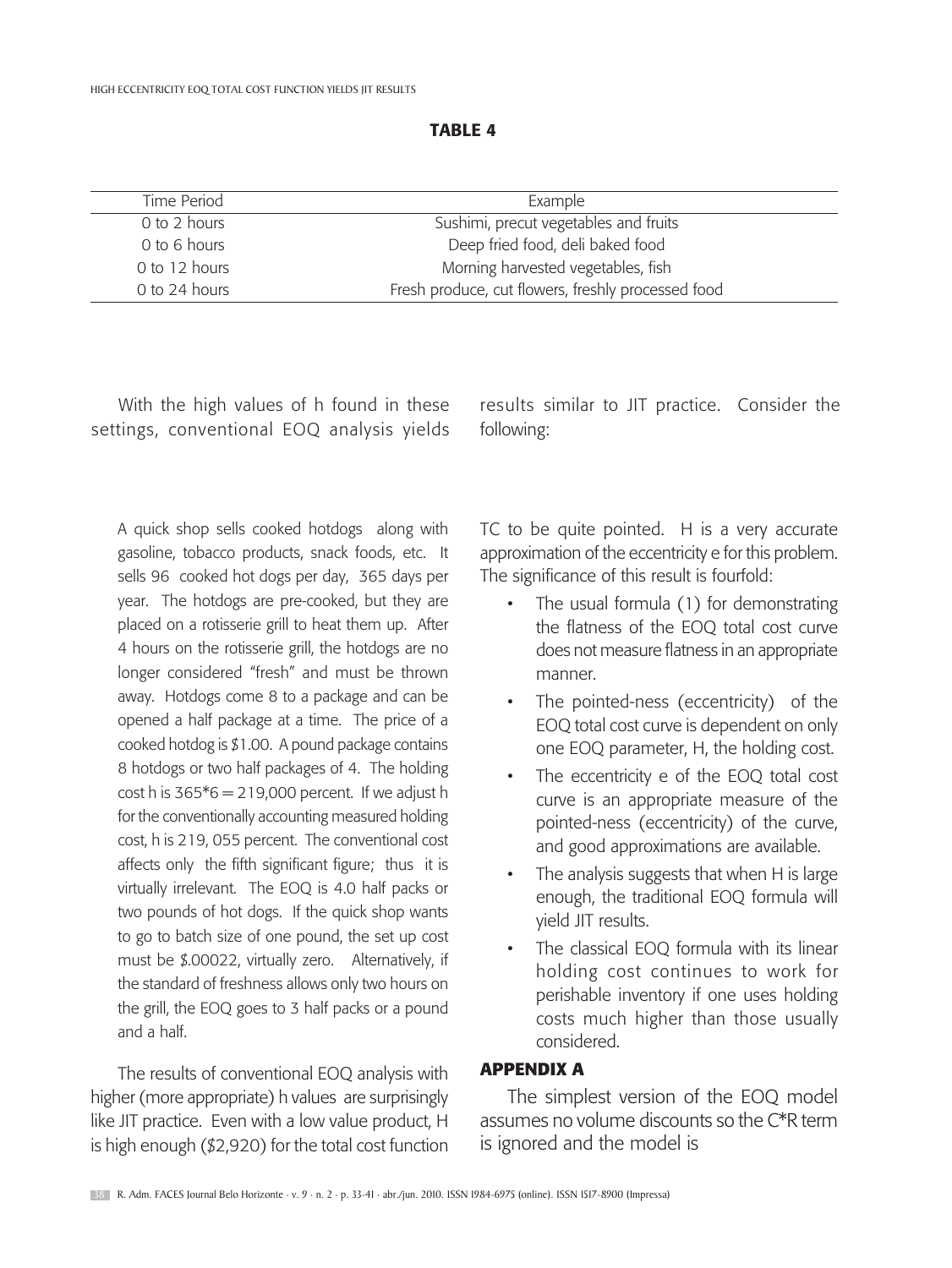WILLIAN ROACH

(A-1) 
$$
TC = \frac{S*D}{Q} + \frac{Q*h*C}{2}
$$
or

$$
(A-2) TC = \frac{S*D}{Q} + \frac{Q*H}{2}
$$

The first term summarizes the batch costs: (D/Q) is the number of batches. The second term summarizes the unit costs; Q is the number of units in a batch, and  $Q/2$  is the average number of units in an inventory cycle.

The optimal Q, the Economic Order Quantity Q\* is given by

$$
(A-3) Q^* = \sqrt{\frac{2*D*S}{H}}
$$

This can be derived by calculus or by setting the batch costs equal to the unit costs and solving for Q. The originators of the formula, Kelvin (1881) and Harris (1913), did not use calculus in their derivations of it.

This article uses numerical examples based on an example given by Fogarty ( 1991, p 211):

A ball bearing distributor has an item that has an annual demand[D] of 60,0000 units at a relatively constant rate throughout the year. Preparation costs [S] are \$45 each time an order is placed; the carrying cost [H] is \$.30 per dollar of inventory per year; and the units cost [C] \$2.00 each.

Then the total cost function is

$$
(A-4) TC = \frac{2,700,000}{Q} + .30 \cdot Q
$$

The reader might note that the TC function appears to be the sum of a hyperbolic term  $((S*R)/Q$  and a linear term  $(Q/2)*K$ ; however, reflection yields that equation (3) is the equation of an hyperbola in a rotated coordinate system.

Multiplying through by Q gives

$$
^{(A-5)}\frac{H}{2}*Q^2 - TC*Q + D*S = 0
$$

which yields for the ball bearing example,

$$
0.30 \cdot Q^2 - TC \cdot Q + 2{,}700{,}000 = 0
$$

a quadratic form in TC and Q with a cross product term. The cross product term indicates a rotated coordinate system. To remove the cross product term rotate the coordinate system through an angle  $\theta$ . The point (O, TC) will be rotated into the point (Q', TC') which points are related as follows:

(A-6) 
$$
Q' = Q * cos(\theta) - TC * sin(\theta)
$$
  
\n $TC' = Q * sin(\theta) + TC * cos(\theta)$   
\nor inversely  
\n(A-7)  $Q = Q' * cos(\theta) + TC' * sin(\theta)$   
\n $TC = -Q' * sin(\theta) + TC' * cos(\theta)$ 

Substitute this second set of equations (A-7) into the quadratic form (A-5) to derive the new quadratic form in terms of Q' and TC'

Coefficient of  $Q^2$ 

(A-8) 
$$
\frac{H}{2} \cdot \cos(\theta)^2 + \cos(\theta) \cdot \sin(\theta)
$$
  
Coefficient of  $Q' \cdot \sin(\theta)$   
(A-9)

$$
H^*cos(\theta)*sin(\theta) - cos(\theta)*^2 + sin(\theta)^2
$$

Coefficient of  $TC^2$ 

$$
(A-10) \frac{H}{2} * sin(\theta)^2 - cos(\theta) * sin(\theta)
$$

If the coefficient of  $(Q<sup>i</sup>)TC<sup>i</sup>$  is to be zero then the angle of rotation is

(A-11) 
$$
\theta = \arctan(\frac{2}{H})/2
$$

For the ball bearing example, the rotation calculates to about 36.65 degrees and

$$
6.72E - 01 \cdot Q^{2} + 3.72E - 01 \cdot TC^{2} + 2,700,000 = 0
$$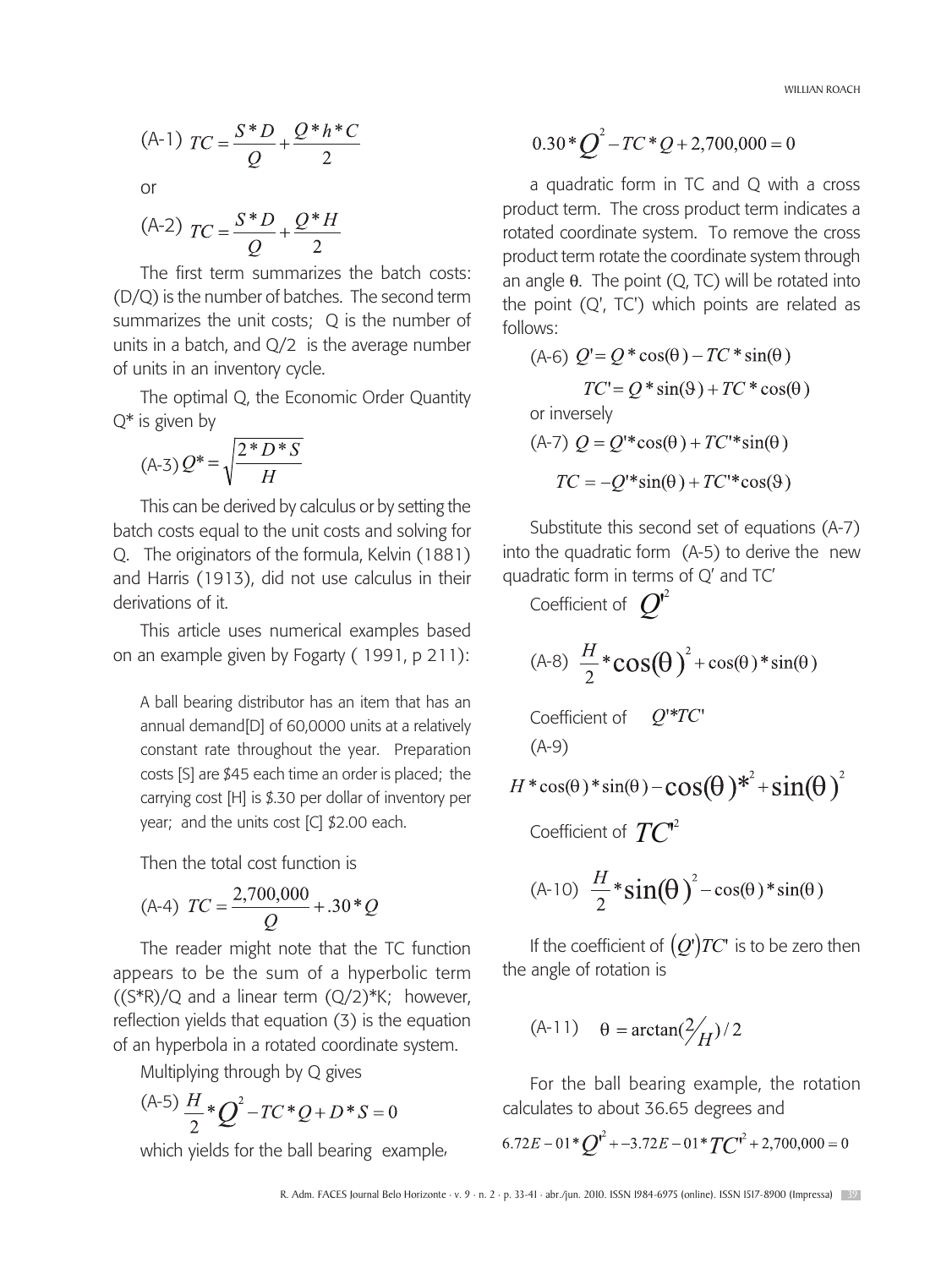With no holding cost (an eccentricity of 1) , the rotation would have been 45 degrees.

## HYPERBOLA IN STANDARD FORM

Then the equation of the hyperbola can be given in standard form:

(A-12) 
$$
-\frac{Q^{t^2}}{a^2} + \frac{TC^{t^2}}{b^2} = 1
$$
  
2.49E - 07 \*  $Q^{t^2}$  + 1.37783E - 07 \*  $TC^{t^2}$  = 1  
where  
(A-13) 
$$
a^2 = \frac{(D * S)}{\frac{H}{2} * \cos(\theta)^2 + \cos(\theta) * \sin(\theta)}
$$

(A-14) 
$$
b^2 = \frac{-(D * S)}{\frac{H}{2} * sin(\theta)^2 - cos(\theta) * sin(\theta)}
$$

(A-15) 
$$
c^2 = a^2 + b^2
$$

## **ECCENTRICITY**

The eccentricity of a hyperbola in standard form is given by

(A-16) 
$$
e = \sqrt{1 + \frac{b^2}{a^2}}
$$

Dividing  $b^2$  by  $a^2$  causes the R<sup>\*</sup>S terns to cancel out.

$$
e^{2} = 1 - \frac{(H/2)^{*}cos^{2}(\theta) + cos(\theta)^{*}sin(\theta)}{(H/2)^{*}sin^{2}(\theta) - cos(\theta)^{*}sin(\theta)}
$$

The flat e approximation was derived by noting that for e close to  $1, = 45$  degrees, and equation (A-17) reduces to

$$
e = \sqrt{1 + \frac{1 + H_2}{1 - H_2}}
$$

When H is very large , is almost zero. The approximation of e for large H is

 $e = H$ 

(A-17)

This result was observed empirically. It was not derived analytically. For the ball bearing example, the exact value of e is 1.68 the low H approximation is 1.69. For the hot dog example, the exact value of e is 2190.55, while the high H approximation of e is 2190.55.

## APPENDIX B: QUICK SHOP HOT DOG

Rework of conic sections example in a context with very high holding cost.

| D     | 8,760      | units per year |      |           |          |
|-------|------------|----------------|------|-----------|----------|
|       | \$2.00     | per batch      |      |           |          |
| h     | 219055%    |                |      |           |          |
|       | \$1.00     |                |      |           |          |
| Н     | \$2,190.55 |                |      | sin-theta | 0.000457 |
|       |            |                |      | cos-theta |          |
| Theta | 0.00       | radians        | 0.03 |           |          |

If the rotation is positive, that should mean that the hyperbola opens up This should mean that the coefficient of the  $Q'$  ^2 is negative and the coefficient of TC'\$2 is positive